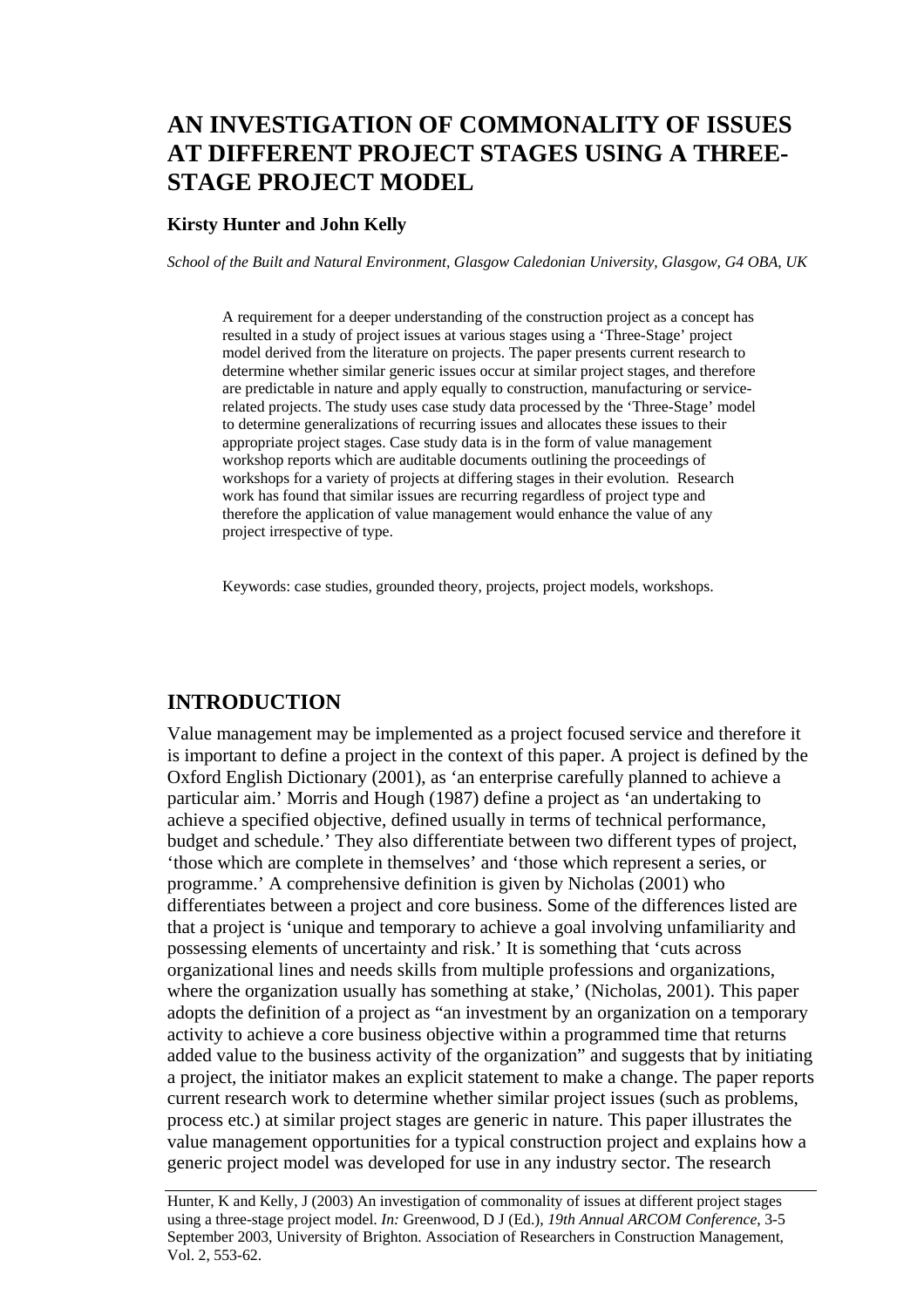progresses from that reported in Hunter and Kelly (2003) that involved the development of a 'Three-Stage Project Model.' This model is currently being used as a 'sorting tool' to categorize a number of case studies that are in the form of value management workshop reports. The focus in these case studies is the project issues where the grounded theory methodology is being used to generate a theory that may be applied to benefit future project work when implementing value management.

## **VALUE MANAGEMENT OPPORTUNITIES**

There are different perceptions of the effective use of value management in terms of whether it is project based or can be implemented to review an ongoing process. A couple of examples of different viewpoints on the application of value management are that of Bone and Law (2000) who state that, 'value management is a structured framework for reviewing any product, process, project or service.' This is supported by Hamilton (2002) who also suggests that value management may adopt a continuous approach. The other view adopted by Kelly and Male (2002) is that value management is most effective when it is project focused. Male *et al.* (1998), highlights value points in the project life cycle of a typical construction project. Six value management opportunities were derived through a benchmarking study, discovered to be the most common points in the application of value management in a construction process (Figure 1). The Value Management Framework produced by Male *et al.* (1998) is primarily designed for use in construction projects where the RIBA Plan of Work (1991) has been used to define the project stages. The value management framework by Male *et al.* (1998) had been developed to be generic in nature for organizations' specific construction project needs. The current research investigates commonality of issues across a diverse range of projects not specific to any particular industry sector. Consecutively, a generic project model has been developed termed the 'Three-Stage Project Model' (Hunter and Kelly, 2003) that is applicable across different projects irrespective of sector.

| a<br>Project<br>awareness | Client<br>development | Inception | R<br>Feasibility | Outline<br>proposals | Scheme<br>design | E<br>Detail<br>design | Production<br>Information | G<br>Bills of<br>Quantities | Н<br>Tender<br>action | Project<br>planning | Site<br>operations | Completion      | М<br>Feedback |
|---------------------------|-----------------------|-----------|------------------|----------------------|------------------|-----------------------|---------------------------|-----------------------------|-----------------------|---------------------|--------------------|-----------------|---------------|
|                           | Pre-brief             |           | <b>Briefing</b>  | Concept<br>design    |                  |                       | Detail design             |                             |                       |                     |                    | Site operations |               |
|                           |                       |           |                  |                      |                  |                       |                           |                             |                       |                     |                    |                 |               |

**Figure 1**. Value Management Framework, Male *et al.* (1998)

## **THE THREE-STAGE MODEL**

A literature review on project stages highlighted a number of generic project stages that have been structured into the 'Three-Stage' model (Figure 2). The 'Three-Stage' model comprises of three primary stages in project development namely: (1) the Pre-Project stage which is primarily discussion and paper based involves users and planners (Nicholas, 2001) and concludes with the termination of the pre-project stage when full budgetary approval is given. This signifies the point when the initial concept becomes an identifiable project known as 'project initiation' (Woodhead, 2000), (2) the Project stage whereby a practical start is identifiable involves designers and builders, (3) the Post-Project stage where the project is absorbed into the organizations core business involves users and operators. The 'Three-Stage' model has fifteen sub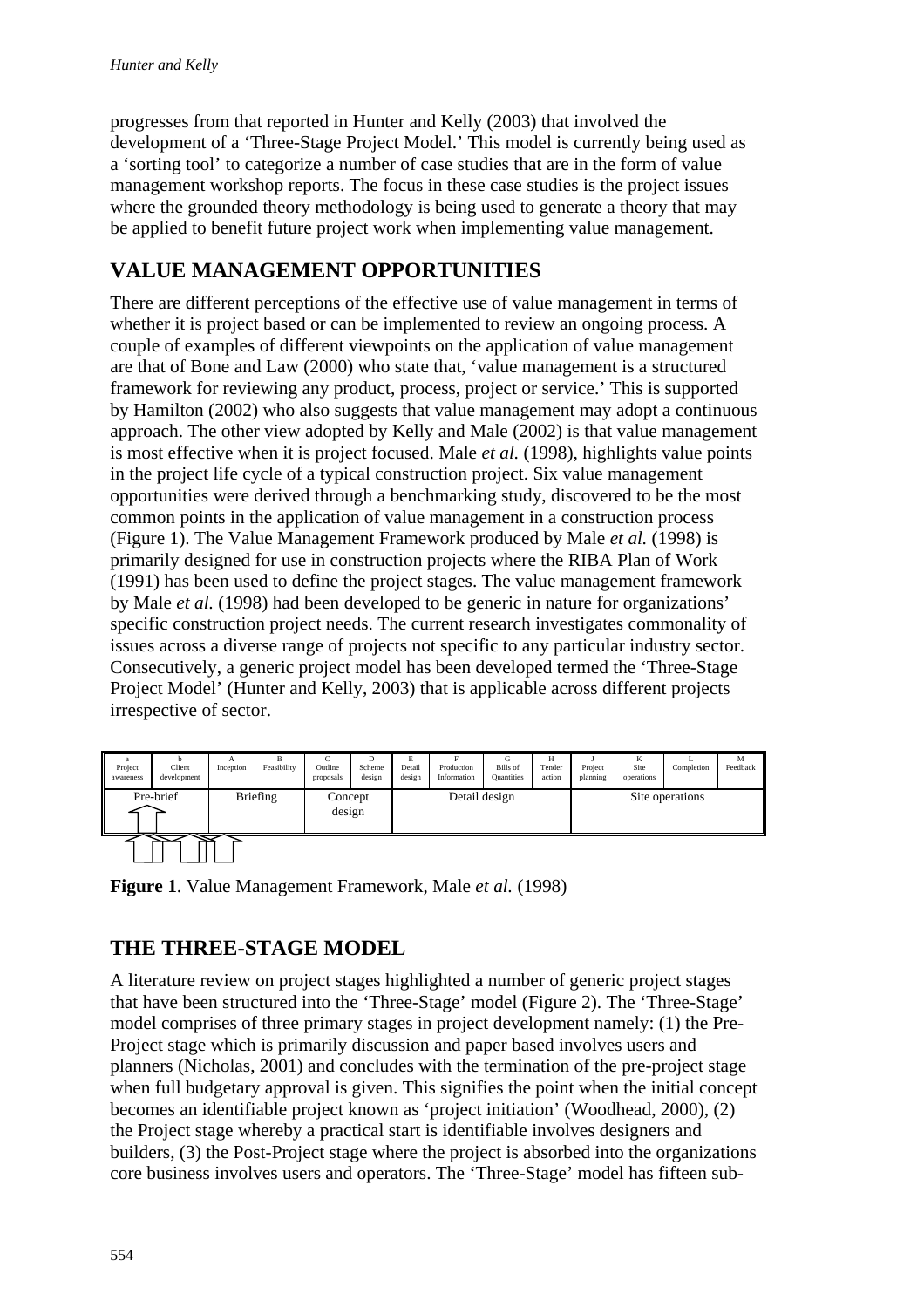stages plus the project bubble as shown in Figure 2. The model proposed from the above literature builds on the Value Management Framework developed by Male *et al.* (1998) in the sense that it may be more widely used for any type of project whether construction, manufacturing or service orientated. The model incorporates a number of detailed sub-stages within each of the three primary stages of a project making it easier to pinpoint exactly what stage the project is at. The model will be used in future research to investigate the most beneficial value opportunities for the service sector. However, current use will demonstrate how this model is to be used to determine generalization of recurring issues at various project stages. This paper reports on how the 'Three-Stage Project Model' is to be used as a 'sorting tool' to categorize project case studies into their project stages. An outline of the process undertaken and the methodology used will be explained as well as the preliminary findings for the current stage of the research.



Figure 2: The Three-Stage Project Model with Project Bubble

The project bubble (Figure 2) arose from the realization that some actions lie outside the logical sequence of activities that progress from pre-project to post-project. These actions contribute to the outcome of the project and may occur at any stage within the project life cycle although they do not form generic project stages. Often they are brought about to satisfy the client or to resolve a problem that may have been identified throughout the course of the project. These project actions, or supplementary projects in their own right, are contained in a 'project bubble' and typically arise in the pre-project or project stages. The cost to implement any changes arising in the post project stage is high, as is the resistance to change (Male *et al.*, 1998) and therefore it is unlikely that there will be any supplementary projects in the post-project stage although this cannot be ruled out altogether. The case for 'Three-Stage' model appraisal for value management is strengthened by an ongoing review of the historical data of value management workshops where it is highlighted that value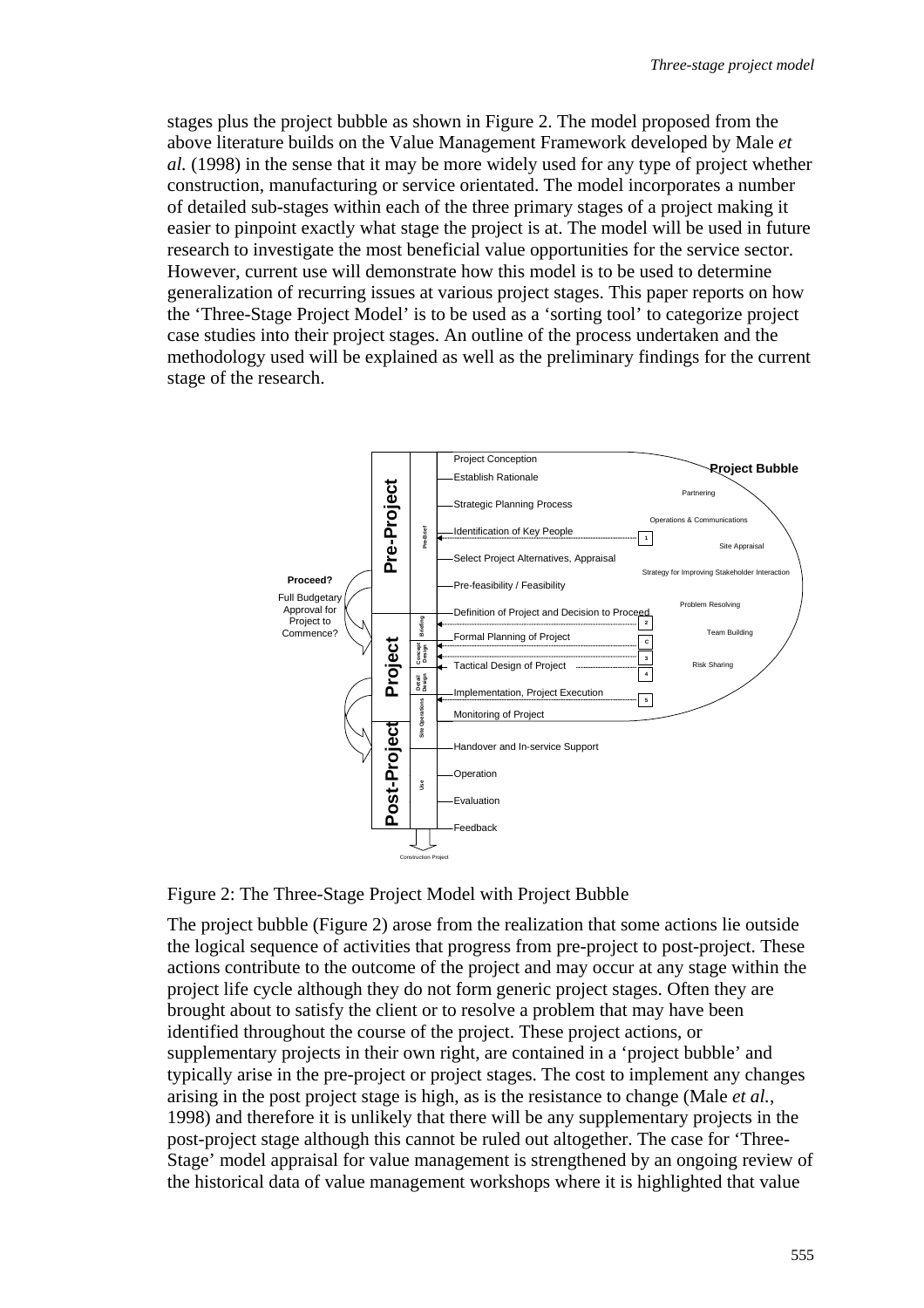management is conducive to all projects whether intervening in projects at particular stages in the project life cycle or in other projects such as team building or option appraisal to support the final outcome of the project.

## **PROJECT ISSUES ANALYSIS IN VALUE MANAGEMENT WORKSHOPS**

As the focus of this paper is on the 'issues analysis' within the case studies it is important to outline the process by which an issues analysis is conducted in a typical facilitated workshop. In an issues analysis, workshop participants are asked to brainstorm issues, the result being a great number of issues on post-it notes that may be in the form of an acronym, one word, an abbreviated word, an adage or a sentence. Once the issues analysis is complete the issues will be sorted under headers provided by the facilitator which may have been taken from another source, for example Morris and Hough (1987) headers may be used (Male *et al.*, 1998) or they may be influenced by the proceedings of the workshop or in pre-workshop interviews at the information stage. The sorting ensures the issues are in their context in themes chosen by the workshop participants. For example project issues analysis undertaken by Morris and Hough (1987) outline several factors which contribute to the success or failure of a project. These include poor organization, political problems, lack of overall championing, ineffective budgeting, weak contracting arrangements, ineffective controls, design control difficulties, lack of top management commitment, quality management problems, industrial relations pressures, strong leadership, technical uncertainties, schedule pressure, detailed planning, good controls, careful technology management, and excellent communications. These factors appear several times for each of the eight projects studied suggesting that these are general factors which have an impact on the outcome of a project. The factors have been adapted by Male *et al.* (1998) in the value management toolbox to aid the information stage in a value study. The information stage may be pre-workshop involving interviews and discussion with the project team or whoever commissioned the study. The information stage also occurs during a workshop involving the use of a number of techniques by the facilitator, to draw out information from the project team. Male *et al.* (1998) use the Morris and Hough factors as they have been found to be generic across projects.

## **RESEARCH METHOD**

Grounded theory has been used as the methodology in this study for the analysis of data through the constant comparative method. Esteves *et al.* (2002) highlight that there are three different types of grounded theory approach. These are; Glaser and Strauss (1967), Strauss and Corbin (1990) and Glaser's (1978, 1992) interpretation. This research adopts the Strauss and Corbin version as Glaser's approach predicates that there should not be a pre-conceived theory in mind which is not the case in this research. This research forming the basis for this paper was inspired by the research question which is 'do similar issues appear at similar project stages and are these generic in nature?' Strauss and Corbin (1998) highlight the requirement for a theoretical statement to enable an explanation or prediction of theory. The theoretical statement for this research is that similar issues occur at similar project stages irrespective of project type. The grounded theory as used in this research enables theory to be drawn from the data and not from speculation or preconceived ideas. A theory is built as opposed to being tested and offers an explanation of phenomena rather than just a set of findings (Strauss and Corbin, 1998).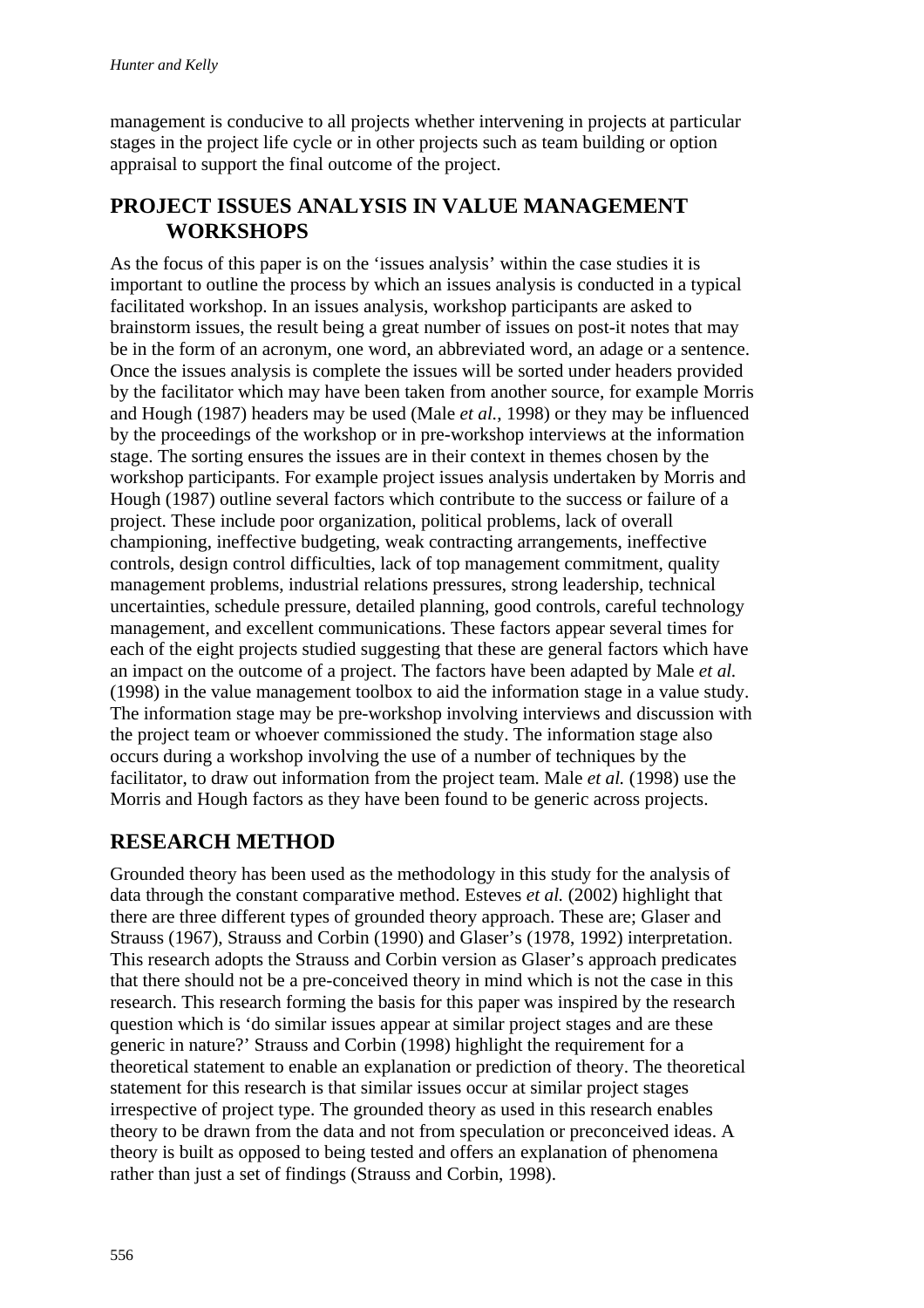#### **Case Studies**

The data for the study are collected from case studies. The purpose of case studies is to determine whether similar issues occur at similar project stages. The case studies are unpublished, secondary sources of data in the form of value management workshop reports. In effect, the workshop report is an auditable document (BRE, 2000) that outlines the proceedings of the workshop. The case studies used in the investigation may be termed 'cumulative case studies' as they contain information from several different projects collected at different times, ranging from the early nineties to the present year. It is thought that the past and current studies will allow for greater generalization to be made. Denzin and Lincoln (1998) highlight the importance of having case studies that have variety where it is felt that this has been met due to the large range of projects and intervention points at different project stages. These past studies allow for greater generalization without any additional time or cost being spent collecting new data. The case studies provide an excellent starting point for this research and as a basis for generalizations to be made in identifying the recurring issues. These can then be used to determine whether similar issues occur at different project stages, and whether these issues are generic in nature in the sense that they may be similar across a range of construction or service-related projects The research accessed approximately thirty case studies, however a number were discarded due to the absence of an 'issues analysis' in the value management report produced for the project, leaving nineteen usable case studies for the study. The case study analysis presented in this paper use eight of the fifteen sub-stages in the 'Three-Stage' project model plus the project bubble as presented in Table 1. This Table indicates the number of projects used for comparison where it is evident that only three stages and the project bubble may be used at this early stage in the research.

| <b>Project Stage</b>                          | <b>No. of Projects</b> |
|-----------------------------------------------|------------------------|
| Definition of project and decision to proceed |                        |
| Establish rationale                           |                        |
| Evaluation                                    |                        |
| Formal planning                               |                        |
| Implementation, project execution             |                        |
| Pre-feasibility / feasibility                 |                        |
| Strategic planning                            |                        |
| Tactical design                               | 4                      |
| Project bubble                                |                        |

**Table 1**: Number of Case Studies at Project Stages

The case studies used for this study involve qualitative data only. It is believed that the data available in the case studies is sufficiently rich to generate theory and therefore an existing theory does not need to be used. The process of data collection for the study commenced with theoretical sampling using value management workshop reports containing an issues analysis. Workshop reports were sorted in their project stages as outlined in the 'Three-Stage' project model, and inserted into a spreadsheet, being allocated to one column for each project. Microsoft Excel spreadsheets were used to store, sort and display the data in a matrix format. The issues were kept in context in the sense that they remained untouched under their project headers. Each additional project to the spreadsheet was put in a new column where similar headers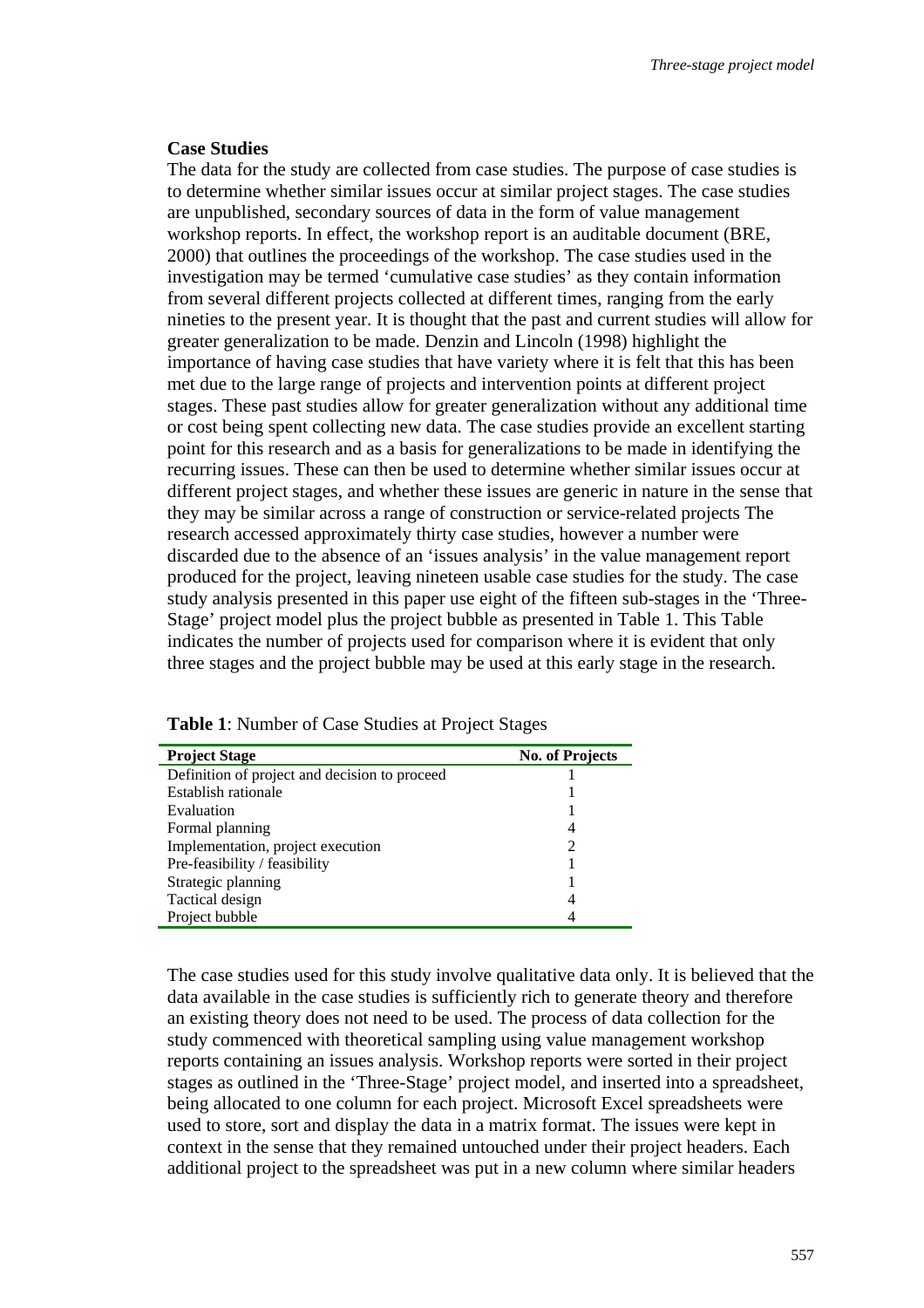were placed alongside previous headers to allow for comparison. Therefore a column contained all issues with headers for a particular project and a row contained all similar headers for any number of projects; these could be described as the 'comparable groups' for horizontal analysis across the different case studies where the categories remained in blocks. The next stage involved looking for emergent theories, in this case; the search for similar issues. This was made easier by sorting the issues under each header in alphabetical order and colour coding the issues that were similar. Collection, coding and analysis are conducted as a parallel process. Denzin and Lincoln (1998) highlight that the concurrent process prevents the researcher 'drowning in the data.'

### **Data Analysis**

The data analysis has been conducted in conjunction with the data collection to identify areas of interest early on and to ensure that the method used was well suited. The unit of analysis for this research is 'project issues,' defined by Yin (1994) as the unit of analysis is related to the research questions. The data have been analysed manually as it was felt that this was more appropriate for the nature of the information than using a specific content analysis software package. The reasoning for this choice was that it was felt that the content analysis packages would not pick up items that had similar meanings or confuse the meaning of issues that had similar wording. Scott *et al.* (2002) recognized that data could be programmed, however it was felt that this approach would act as a 'filter between the researcher and the data,' where it was feared that the richness would be lost from the data and therefore manual coding was chosen as the preferred method. This is supported in Cronholm (2002), who suggests that only a general analysis can be conducted using computer software. It is also suggested that manual coding permits the researcher to become more familiar with the data (Scott *et al.*, 2002). Coffey and Atkinson (1996) suggest that the use of computer software is more suited for storage and retrieval of information than for analysis. This study involves computer support for only those particular tasks; storage and retrieval of the case study data. Analysis has been done using comparative analysis which has been described as, 'a strategic method for generating theory' (Glaser and Strauss, 1967). Comparative analysis usually commences with sorting the properties into their categories. The workshop reports reflect sorting undertaken in the workshop by the delegates where the properties have been sorted in their context for analysis.

## **PRELIMINARY FINDINGS**

The research data are currently being analysed as they are being collected. This paper reports the preliminary findings of the work undertaken to date. Many issues were found to be project specific and were not suitable for comparative analysis. For example some issues such as; the turtle season which involved a project based in Oman, the focus on particular construction materials, issues specific to a particular client organization which are all unlikely to reappear in another project. Other examples of issue headers unlikely to appear in other projects were 'animal care,' 'asbestos / artex,' 'pensions,' 'data ownership,' 'marina.' Other projects involved more detailed and specific issues, one project had 'site conditions' as an issue and another had more detail such as 'problems of land drainage' and 'boulder clay in adjacent site.' Therefore the level of detail chosen for identifying the issues is fairly general to ensure that there is openness towards interpreting the data as outlined by King (1998) cited by Scott *et al.* (2002).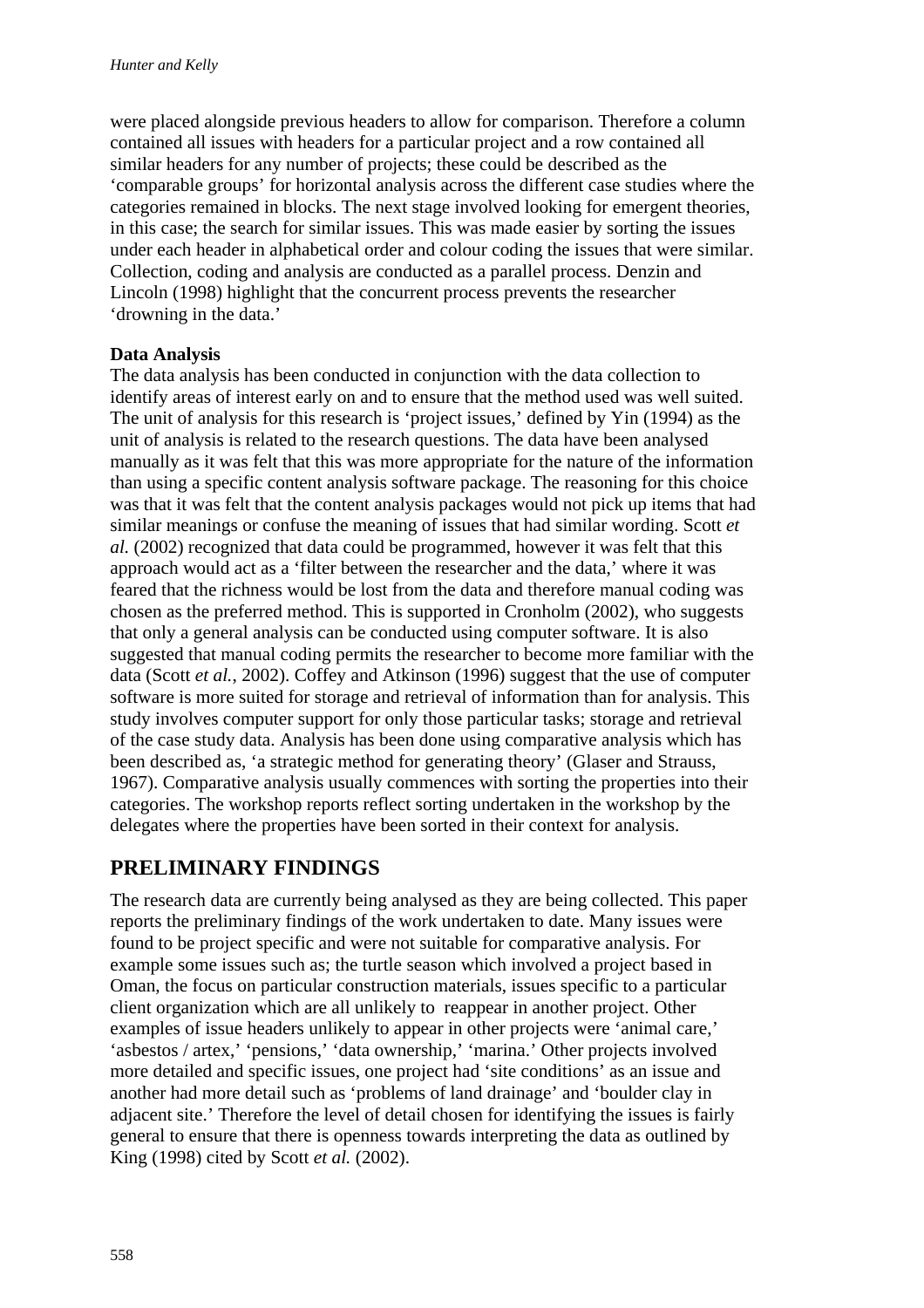### **Generic Issues within the Project Bubble**

The projects compared in the project bubble were found to have very few comparable properties although there did seem to be a lot of similar headers used. This was to be expected as the projects in the project bubble are very diverse dealing with a whole range of supplementary projects to the prime project function focusing on items such as partnering, operations and adding value to the project process. Similarities were discovered in two partnering projects in the project bubble that identified four recurring issues of commitment, communication, disputes and trust; all significant elements of partnering. Other recurrences identified under the 'Community' header, used in two projects revealed two similar issues: access and opportunities for the community. 'Finance,' which is another header used revealed the recurring issue of cost control. 'Time' identified similar issues of deadlines and pressure on design. 'Project management' recurrences were the requirement for roles and responsibilities to be clarified.

| <b>Formal Planning of Project</b>                                                                                                                                                       | <b>Tactical Design of Project</b>                                                                    | <b>Project Bubble</b>                                      |  |  |
|-----------------------------------------------------------------------------------------------------------------------------------------------------------------------------------------|------------------------------------------------------------------------------------------------------|------------------------------------------------------------|--|--|
| Additional funding sources<br>٠<br>Achieving funding<br><b>Availability of Funding</b><br>Is there enough funding?<br>▪<br>Limit to funding<br>Multiplicity of funding<br>opportunities | Availability of funding<br>Funding of web sites                                                      | Good cost control<br>٠<br>Cost control of interior fit out |  |  |
| Current budget £20m<br>٠<br>What can the group afford                                                                                                                                   | <b>Cost limits</b><br>Require cost certainty<br>п                                                    |                                                            |  |  |
| Cost of maintaining building<br>٠<br>Maintaining systems and<br>administration costs<br>٠                                                                                               | Cost in use<br>Outside funding to cover<br>operating costs                                           |                                                            |  |  |
| Whole life costs<br>٠<br>Value for money<br>Value of systems to Group                                                                                                                   | Cost in design terms<br>Cost reflecting design                                                       |                                                            |  |  |
| business                                                                                                                                                                                | Inflation due to X programme<br>$\blacksquare$<br>Inflation<br>Right price for job<br>$\blacksquare$ |                                                            |  |  |
|                                                                                                                                                                                         | £200 per month for a site                                                                            |                                                            |  |  |

| Table 2: Budget / Cost / Funding / Finance Header Parallels |
|-------------------------------------------------------------|
|-------------------------------------------------------------|

### **Generic Issues at the Three Primary Stages and the Eight Sub-stages**

It was evident from the research that similar headers were used for projects at different project stages supporting the work of Morris and Hough (1987). For instance, 'Budget / Cost / Funding / Finance' were all used as headers for various project sub-stages and the project bubble such as; 'formal planning of project,' 'implementation / project execution' and 'tactical design of project' sub-stages. Table 2 indicates the concurrency in recurring issues under this header (Budget / Cost / Funding / Finance) appearing at three project stages. The double headed arrows indicate where parallels can be drawn. Another example of concurrency of issues between 'project bubble,' 'formal planning of project,' and 'implementation / project execution' is shown in Table 3 for the 'Community / Stakeholders' header. Recurring issues are also evident under the 'Time / Programme' header for the four project sub-stages as outlined in Table 4. The issues have been sorted in their project sub-stages and bulleted in each of the three Tables (Tables 2-4).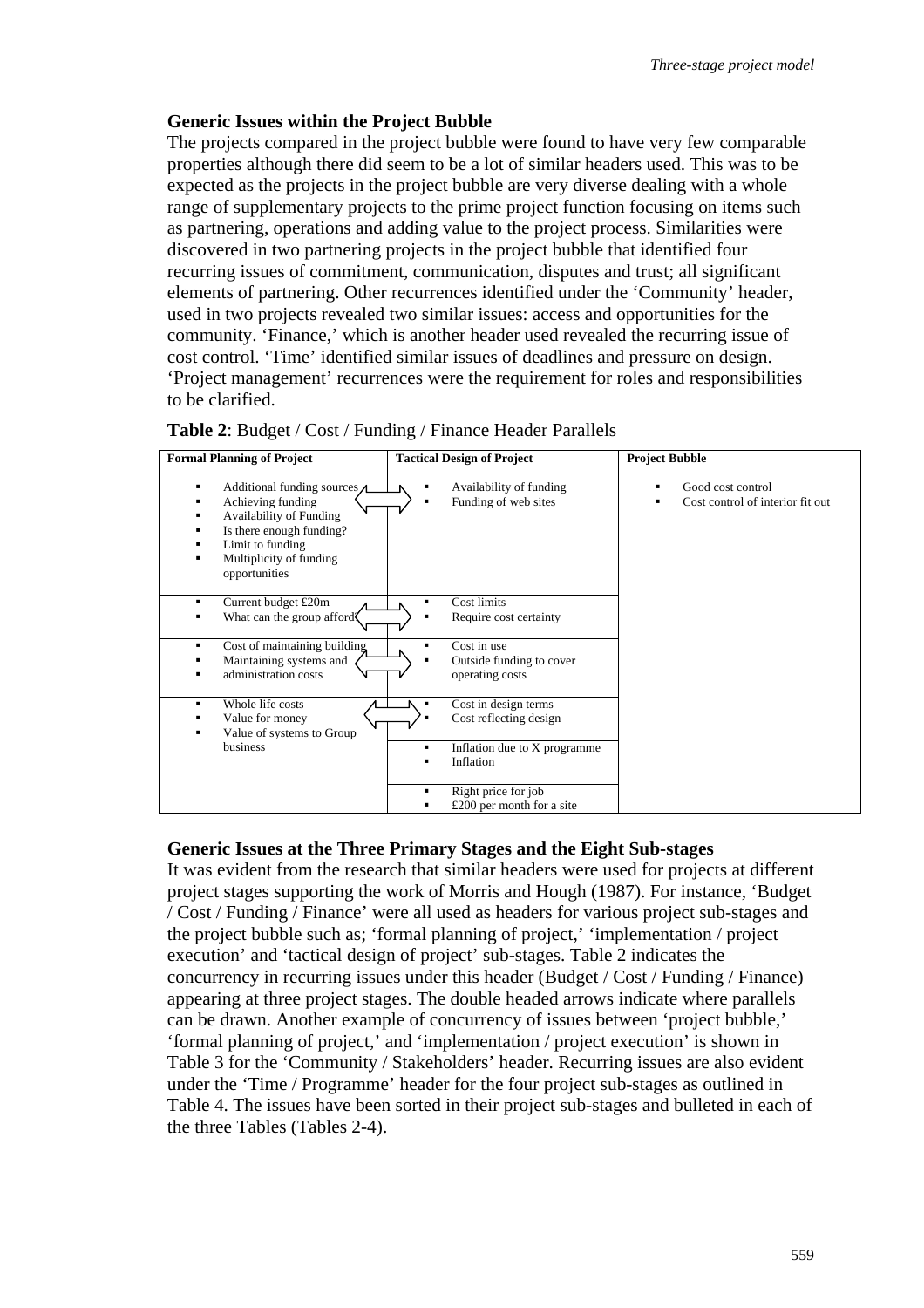It is evident from the Tables that the issues listed, apart from those that make a specific reference to construction or maintenance, are predominantly generic in nature and therefore could apply to construction, manufacturing or service-related projects.

**Table 3**: Community / Stakeholder Header Parallels

| <b>Project Bubble</b>                                                       | <b>Formal Planning of Project</b>                                               | <b>Implementation / Project Execution</b>                                        |  |  |
|-----------------------------------------------------------------------------|---------------------------------------------------------------------------------|----------------------------------------------------------------------------------|--|--|
| Ease of access to<br>property<br>Access to the beach                        | Public expectation<br>Public expectations                                       | Client aspirations<br>٠<br>Feedback from clients<br>٠<br>committee for decisions |  |  |
| Employment<br>п<br>opportunities<br>Benefits and issue<br>٠<br>to the local | More community<br>involvement<br>Community involvement<br>٠<br>Must be involved | Factors out with control<br>Committee control real or<br>pretend vs. VA process  |  |  |
| community                                                                   |                                                                                 | Stakeholders (too many)<br>٠<br>User delight<br>End user                         |  |  |

**Table 4**: Time / Programme Header Parallels

| <b>Formal Planning of</b><br>Project                                                            | <b>Tactical Design of</b><br>Project                                          | <b>Implementation / Project</b><br><b>Execution</b>                                                      | <b>Project Bubble</b>                                                                                                                                     |
|-------------------------------------------------------------------------------------------------|-------------------------------------------------------------------------------|----------------------------------------------------------------------------------------------------------|-----------------------------------------------------------------------------------------------------------------------------------------------------------|
| Physical start<br>٠<br>Roll out<br>$\blacksquare$<br>October start<br>date for the<br>'project' | Commencement<br>٠<br>Lead-in times<br>п<br>Lead-in time<br>п<br>Start date    | Flexibility through<br>٠<br>time<br>Time to go through<br>motions                                        | Pressure of<br>$\blacksquare$<br>design due to<br>tight time<br>schedule<br>If stage is<br>٠<br>delayed then<br>not enough<br>time for<br>detailed design |
|                                                                                                 | Key programme<br>dates<br>Programme<br>certainty                              | Programming<br>٠<br>Pre-planning (full<br>team)                                                          | Keeping<br>٠<br>deadlines<br>Control of<br>٠<br>design<br>deadlines                                                                                       |
|                                                                                                 | Procurement<br>$\blacksquare$<br>schedule<br>Programme<br>Approval times<br>п | Speed of<br>п<br>construction<br>Speed of<br>procurement                                                 | Holding to the<br>٠<br>overall<br>completion date                                                                                                         |
|                                                                                                 | Water tight date<br>Timescales                                                | Repercussions if<br>٠<br>not on time<br>Inadequate time to<br>٠<br>explore fully to<br>buildability etc. |                                                                                                                                                           |

## **CONCLUSIONS AND FURTHER WORK**

A preliminary conclusion is that similar issues are recurrent at similar project stages irrespective of project type. However, it is also evident that these issues appear at different project stages suggesting that the issues may not have been addressed earlier on in the project life cycle. Thus this is mostly the case where the project has not had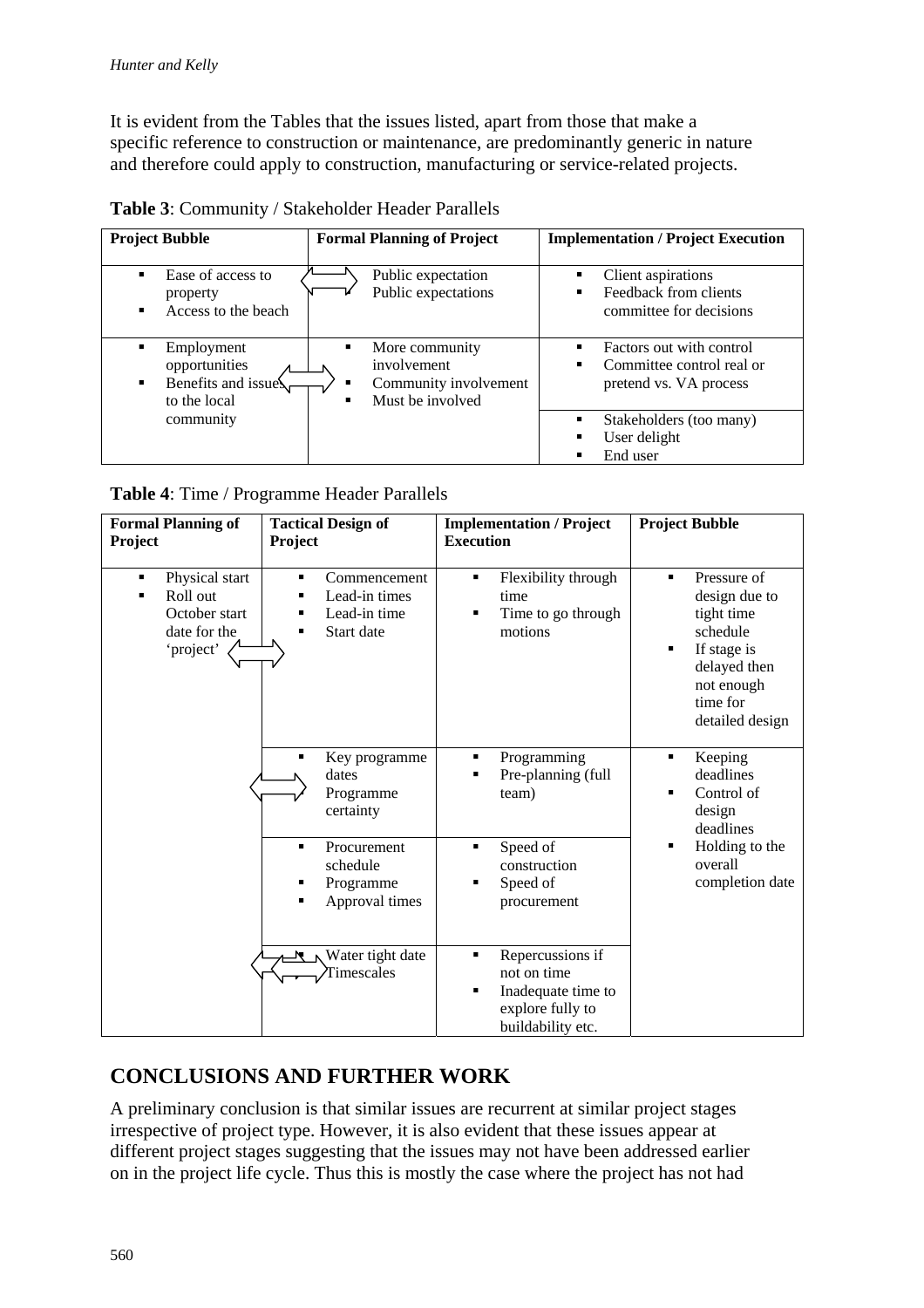an earlier workshop to provide a forum for issues identification. It is important to note that, although there were many recurrent issues, many issues were found to be project specific, particularly within the project bubble. Therefore these were not applicable for comparative analysis and will not contribute to the core theory. The research to date has highlighted that some issues are predominantly generic in nature for value management application and implementation to enhance the value of projects. A value management study will be undertaken in a later stage of the research using the theory generated from the case study data that will allow the value management facilitator to anticipate the likely issues to arise dependent on the particular project stage that the study intervenes. Further case study data for the research from value management workshops will be collected that have involved a number of value management interventions across the project life cycle. These will be compared to determine if the same issues are reappearing at different project stages, for instance, if similar issues are evident at both the feasibility and the project execution stages. If this is discovered not to be the case, it could then be concluded that the intervention with value management has benefited the project by highlighting and addressing issues early on before they pose difficulties further on in the project life cycle. This is an ongoing project at Glasgow Caledonian University towards an award of a PhD degree as part of the research to develop a generic framework for project issues appraisal. It is anticipated that the framework will permit a clearer understanding of various project issues at different project stages. In addition to this, the framework will be provided for use in future value management studies to assist the team in extrapolating the likely issues at the particular project stage and for use by the facilitator in leading the project team.

### **REFERENCES**

- Bone, Clive and Law, Mark (2000), Value Management The Best Practice Approach for Maximizing Productivity, Performance and Value for Money, Management Notes, DTI (Department of Trade and Industry).
- BRE (2000), The Value Workshop, Concise Guidance on the Value Management Workshop, Building Research Establishment.
- Coffey, Amanda and Atkinson, Paul (1996), Making Sense of Qualitative Data, Sage.
- Cronholm, Stefan (2002), Grounded Theory in Use A Review of Experiences, European Conference on Research Methodology for Business and Management Studies, Reading University, UK (29-30 April, 2002), Edited by Dan Remenyi.
- Denzin, Norman K. and Lincoln, Yvonna S. (1998), Strategies of Qualitative Inquiry, Sage Publications.
- Esteves, Jose., Ramos, Isabel and Carvalho, Joao (2002), Use of Grounded Theory in Information Systems Area: An Exploratory Analysis, European Conference on Research Methodology for Business and Management Studies, Reading University, UK (29-30 April, 2002), Edited by Dan Remenyi.
- Glaser, Barney. G and Strauss, Anselm L. (1967), The Discovery of Grounded Theory: Strategies for Qualitative Research, Aldine, Chicago.
- Hamilton, Albert (2002), Considering Value During Early Project Development: A Product Case Study, International Journal of Project Management 20 (2002), p131-136.
- Hunter, Kirsty and Kelly, John (2003), Opportunities for the Application of Value Management Using a Three-Stage Project Model, 3<sup>rd</sup> International Postgraduate Research Conference in the Built and Human Environment, ESAI – Lisbon.